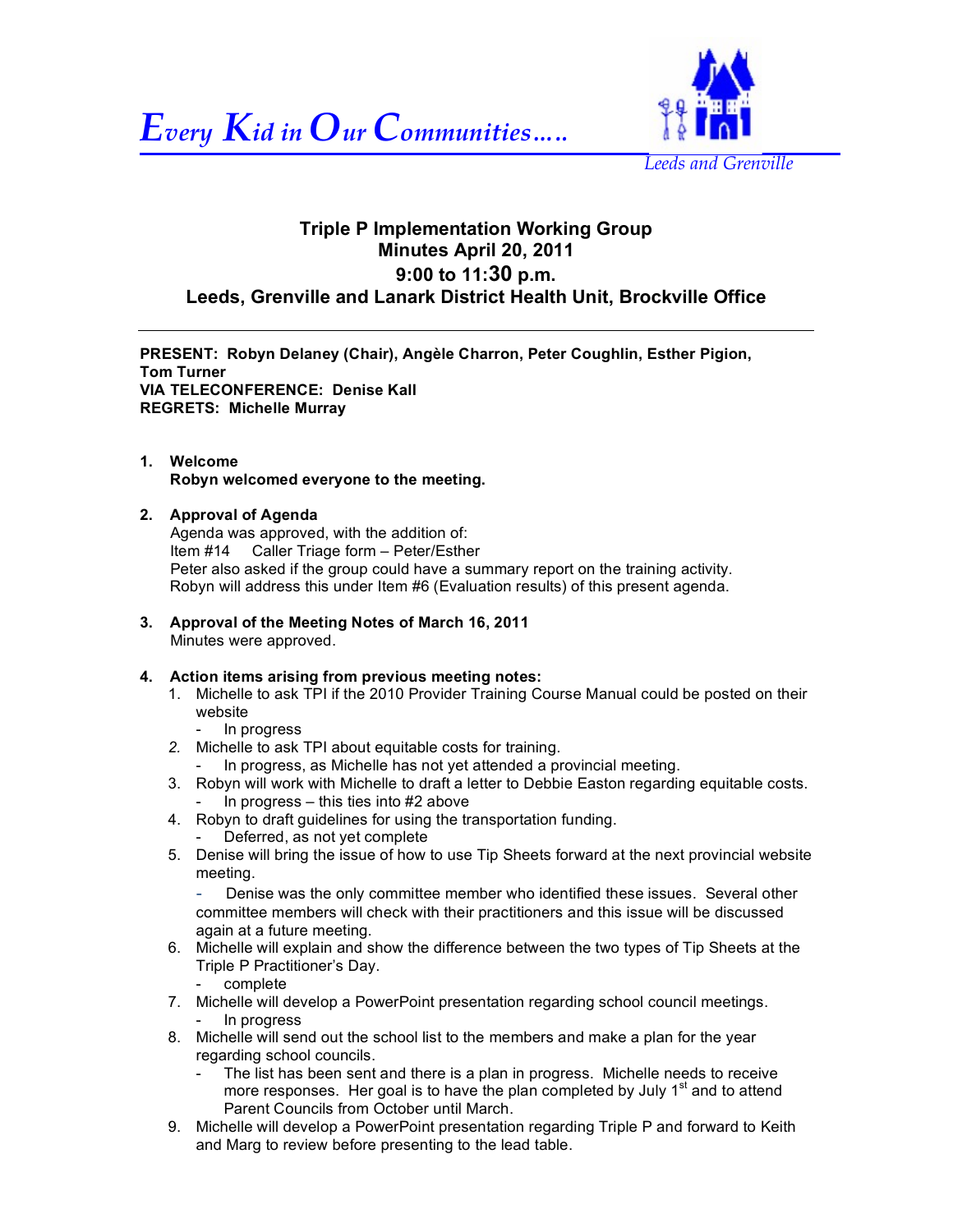



In progress. Marg reported that the next lead table meeting is in May.

- 10. Denise will ask about the following at the next provincial meeting:
	- Practitioner log-in
	- Chat/blog opportunities
	- Ability to post local information for our practitioners in addition to posting provincially.
- 11. These items will be addressed under #7 of this present agenda.
- 12. Michelle will research the guidelines around purchasing non-consumable resources with grant money for schools and libraries.
	- In progress

# **5. Business resulting from previous meeting**

- 5.1 Lanark Requests for Training & Resources Michelle - deferred
- 5.2 FCS & CYWC working together Peter/Kim

- Kim reported that they met in March to get clarity on how they would work together. As the two agencies often share clients they need a better understanding of how to collaborate. There is more work needed on how Triple P practitioners manage people who have been strongly encouraged or ordered to participate in Triple P. Judges are inconsistent. There needs to be an understanding developed of what is meant and the obligations of the practitioner, i.e. a standard way of communicating the Participants' success to the courts. Esther has a good grasp on this. FCS will use their resources to offer a group on their own rather than co-facilitate. Kim's goal is to do one group per year for Level 4.

## **6. Evaluation Results – March training – Robyn**

- $6.1 -$  Refresher March 24<sup>th</sup>
- 6.2 Training Day March 25th

The evaluation results for these two seminars were brought up on the projector screen and discussed. It was suggested that we continue with the refresher days, perhaps more than twice/year. Tom stated we need more people trained in certain areas. He suggested that as participants' thinking process is fresher at the end of a workshop, we would likely have 100% participation if a written evaluation were available at that time, as opposed to completing an online survey later. Peter requested that the list of who attended the Training and Refresher days and what agency they represented be shared with the Implementation Working Group.

**ACTION: Darleen will append the participant lists from both training days, as well as the evaluation results to these minutes.** 

## **7. Update - Triple P Media Provincial Committee – Denise Kall**

- Practitioner log-in
- Chat/blog opportunities
- Ability to post local information for our practitioners in addition to posting provincially.

There will be the capacity to have a practitioner log-in as well as chat/blog opportunities in the future. This was not able to be completed with the work done to create the provincial website; the platform is there and can be developed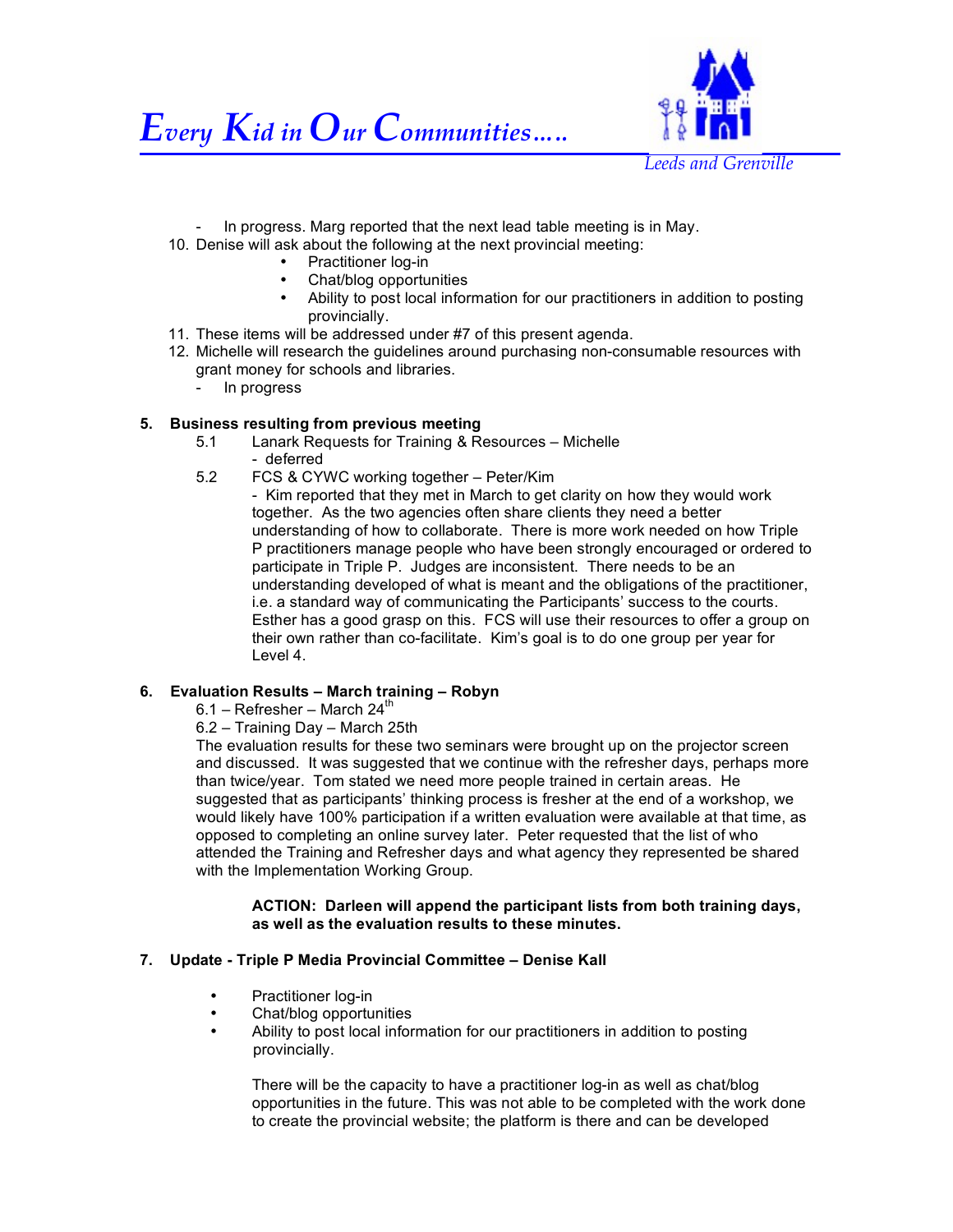



either with additional funding or with support from within the provincial committee; there are no plans to have this operational in the near future.

Current report:

- Provincial committee is winding up its activities as the grant period has come to an end; the next few meetings will be around sustainability of the work going forward and transitioning some aspects to the Ontario Triple P network. Some members of the provincial committee will sit on this network.
- Debbie Easton who has been the Ontario Coordinator for Triple P International is moving to Alberta and will be employed as the National Coordinator; we do not know yet whether there will be another Ontario coordinator.
- In the wrap up activities, the local group has been asked to supply information based on contributions offered in the initial grant proposal; this includes cash & in-kind contributions.
- Money that was ear-marked for the provincial initiative was not requested when expected, so was held by the Health Unit for use for media; the Provincial group is now requesting the funds; The amount pledged was \$9,000 which is still available, although the Implementation committee had begun to make alternate plans to use the money; \$9,000 will be sent to Kinark as the flow-through agency for the provincial grant.
- There were also in-kind contributions pledged which need to be accounted for to the provincial group; Denise is offering to collate the contributions & send to Implementation Committee members for feedback; she will get average hourly rates from Michelle to assist with the numbers; the in-kind contributions for Family & Children's Services and the Health Unit will be reversed because they were proposed when it was thought that the lead role would be taken by FCS.

#### **Comments from the group:**

The committee discussed the money that was earmarked for the provincial initiative and agreed that we will honour the amount that was pledged. Marg added that this money is benefiting our community. Denise agreed and stated that local ads in May and June will still be going through. Ottawa/Kingston is a large media market and we will benefit from that.

Tom: Is each area responsible for their micro site?

Denise: Sustainability is not an issue on the part of the Health Unit, as their Webmaster would be responsible for maintaining the micro page.

Tom: If we could link to a university, and have a coordinator, could we have someone to train?

Denise: Yes. Someone from Simcoe/Miskoka took the training, so it's under way to have a representative.

Peter: What are the next steps for the micro site?

Denise: She has spoken with Kris. We have the capacity to manage what we want on our micro page. She will discuss with Kris and map out the initial building of the site.

**ACTION: Denise will report back at our next meeting.**

Peter noted that the current site needs work. We, as a committee, need to discuss what we need to supply to Kris. Denise agreed and will discuss with Kris prior to the next meeting; both Kris & Denise may attend with ideas for input.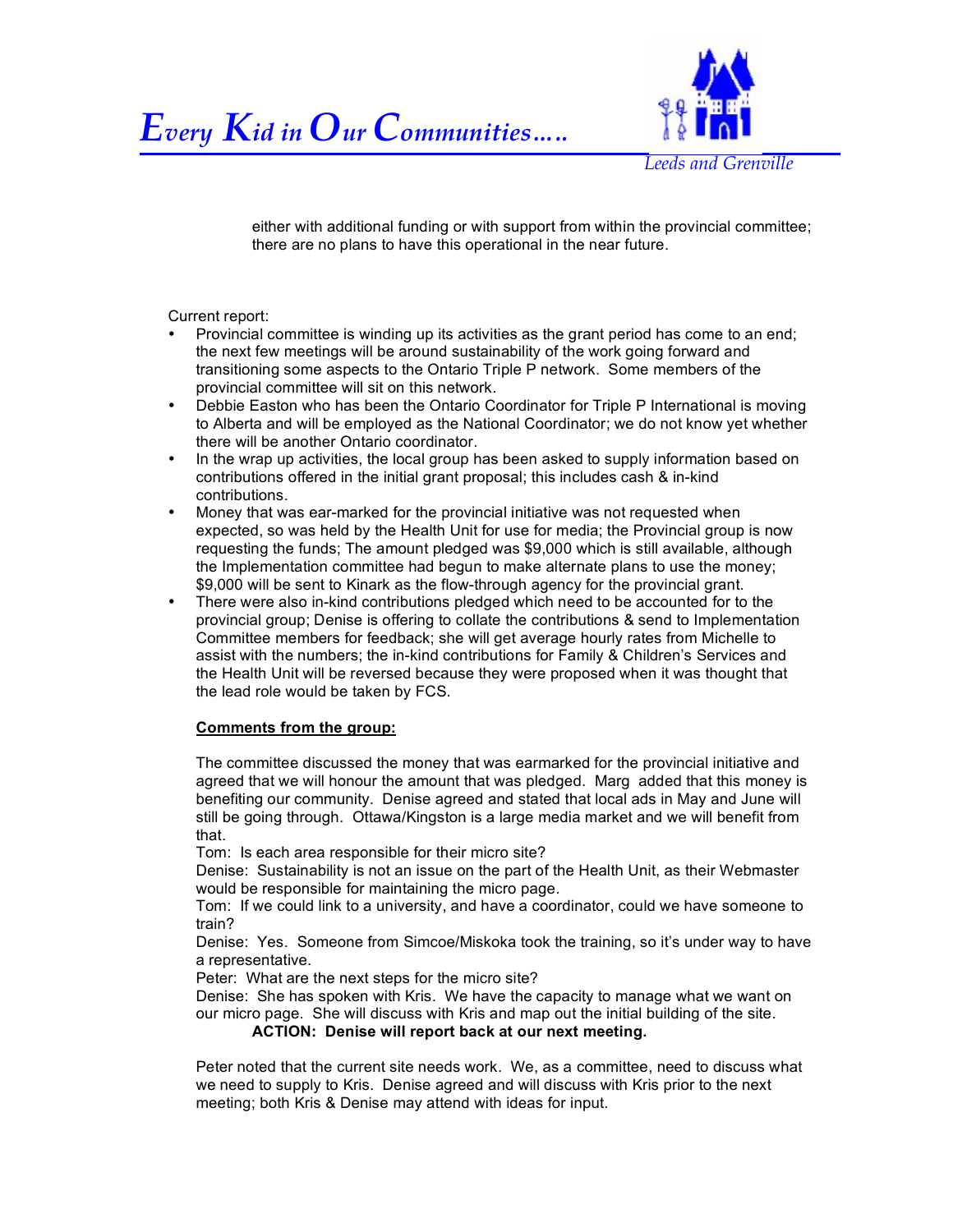



Denise asked the committee for their approval to create a document that states who the agencies are that committed to in-kind contributions provincially and what their contributions are. The committee agreed.

#### **ACTION: Denise will draft a document regarding in-kind contributions and forward to the committee.**

## **8. Current Budget – Robyn**

Defer, as we have not yet received a final budget from Sue Jansen..

## **9. Triple P Resource Order – Robyn**

- \$24,000 in Resources have been received.
- New Order Form

There was discussion at last meeting about a new updated order form. Darleen reported that she and Michelle had emailed Keith, who designed and posted the current forms. There are two formats, one in Excel and one in Word. We would like clarification as to whether both formats are necessary. Darleen asked Keith to send her the document he posted, and she will revise.

## **ACTION: Marg will follow-up with Keith.**

Esther stated we should be able to order TIP sheets for children beyond the age of 6. This is not included in the current order form.

We need to finalize the process for libraries, schools, etc.

Robyn ensured that everything that is available through TPI is also available through the Health Unit (Jodi Drummond). The order form will be updated soon.

## **10. Literacy Conference – Triple P Display – Robyn**

The OEYC is hosting a literacy conference at Commonwealth School on May 14<sup>th</sup>. Michelle is putting together a display. As the Health Unit will not support paying someone to staff the display, Robyn asked if anyone was interested. Tom suggested we ask a high school student to do this, following giving them a brief overview. Marg is trying to put together a group of volunteers who could handle things like this, i.e. students and seniors.

**ACTION: Marg will attempt to find someone to staff the Triple P display at the literacy conference.** 

#### **11. Partnership Agreement – Robyn**

An example of the Annual Service Agreement was discussed. There was a suggestion to title the commitment column *Resource and Time Commitment*. Target groups should be identified as clients and non clients. Also, individual agency commitments should be identified. A suggestion was raised to include examples of what agencies should write; perhaps a key in the legend. Conclusion was that the form needs to be revamped.

#### **ACTION: Darleen will revise the Partnership Agreement form. It will be discussed at the next meeting.**

**12. In-Kind Contributions – Annual or Quarterly Calculations - Robyn** The committee reviewed the In-Kind Contribution form as we need a way to track all in-kind contributions by agency. Michelle suggested it be sent out quarterly**.**

**ACTION: Darleen will revise the form to include a comment triangle to record notes on how the numbers are calculated.**